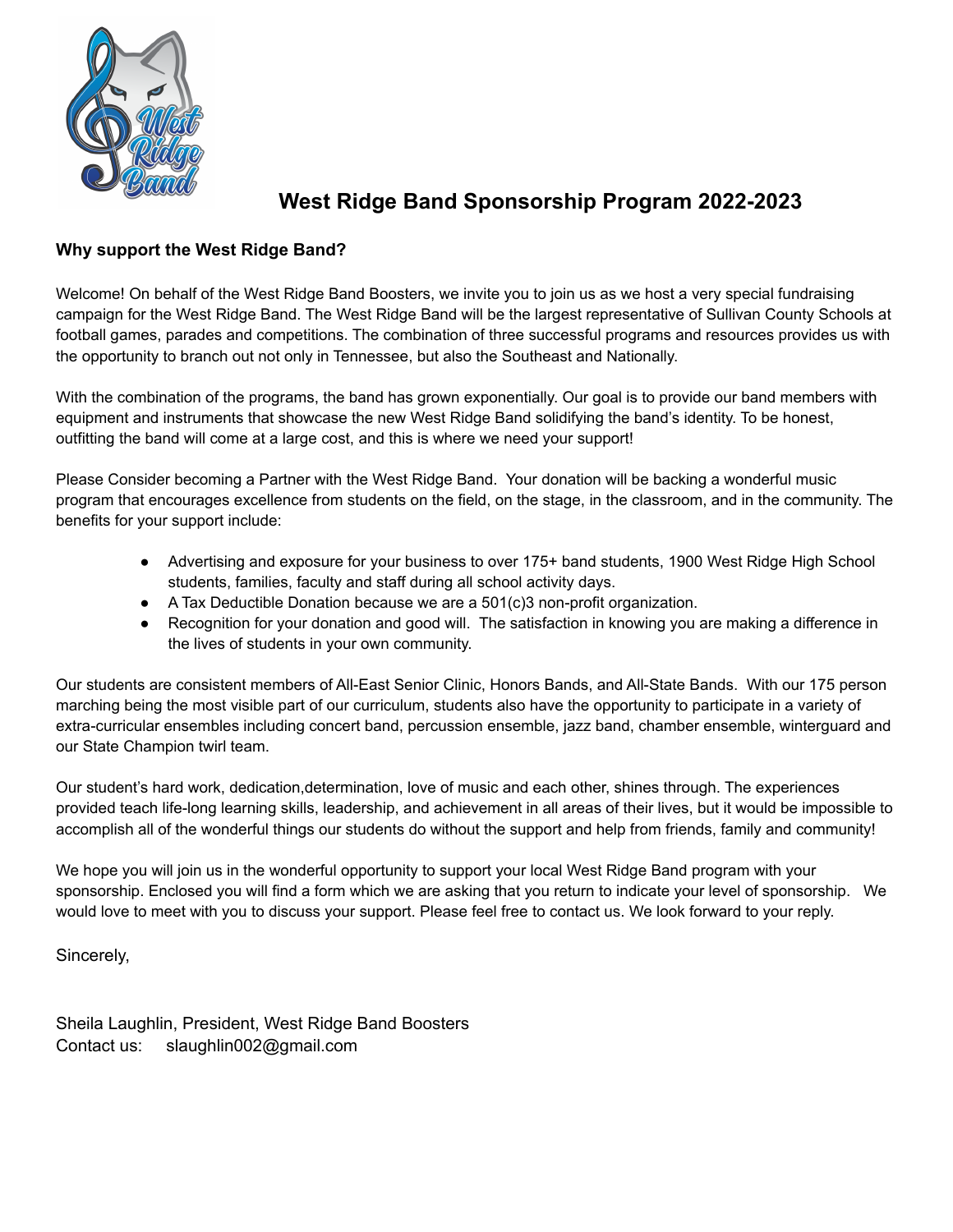

## **West Ridge Band Sponsorship Reply Form**

**Please Return to: West Ridge Band Boosters PO Box 5903 Kingsport, TN 37663**

|                                                                                                                                                                                                                                                                                                                                                                                                                                                                                        | We thank you for your consideration to support our wonderful students and outstanding music programs!                           |
|----------------------------------------------------------------------------------------------------------------------------------------------------------------------------------------------------------------------------------------------------------------------------------------------------------------------------------------------------------------------------------------------------------------------------------------------------------------------------------------|---------------------------------------------------------------------------------------------------------------------------------|
| <b>Name</b>                                                                                                                                                                                                                                                                                                                                                                                                                                                                            |                                                                                                                                 |
| Company                                                                                                                                                                                                                                                                                                                                                                                                                                                                                | and the control of the control of the control of the control of the control of the control of the control of the                |
| <b>Address</b>                                                                                                                                                                                                                                                                                                                                                                                                                                                                         |                                                                                                                                 |
| <b>City</b>                                                                                                                                                                                                                                                                                                                                                                                                                                                                            |                                                                                                                                 |
| <b>Phone</b>                                                                                                                                                                                                                                                                                                                                                                                                                                                                           |                                                                                                                                 |
| <b>Email</b>                                                                                                                                                                                                                                                                                                                                                                                                                                                                           |                                                                                                                                 |
|                                                                                                                                                                                                                                                                                                                                                                                                                                                                                        |                                                                                                                                 |
| Please Check one:                                                                                                                                                                                                                                                                                                                                                                                                                                                                      |                                                                                                                                 |
| $\begin{array}{cccccccccc} \multicolumn{3}{c}{} & \multicolumn{3}{c}{} & \multicolumn{3}{c}{} & \multicolumn{3}{c}{} & \multicolumn{3}{c}{} & \multicolumn{3}{c}{} & \multicolumn{3}{c}{} & \multicolumn{3}{c}{} & \multicolumn{3}{c}{} & \multicolumn{3}{c}{} & \multicolumn{3}{c}{} & \multicolumn{3}{c}{} & \multicolumn{3}{c}{} & \multicolumn{3}{c}{} & \multicolumn{3}{c}{} & \multicolumn{3}{c}{} & \multicolumn{3}{c}{} & \multicolumn{3}{c}{} & \multicolumn{3}{c}{} & \mult$ | My donation of \$______ is enclosed.                                                                                            |
|                                                                                                                                                                                                                                                                                                                                                                                                                                                                                        | My donation of \$ _____ was done through the West Ridge Band Boosters Paypal.<br>(go to westridgeband.org under payment center) |
|                                                                                                                                                                                                                                                                                                                                                                                                                                                                                        | Please send me a pro-forma invoice.                                                                                             |
|                                                                                                                                                                                                                                                                                                                                                                                                                                                                                        | Please call me to finalize arrangements for payment.                                                                            |